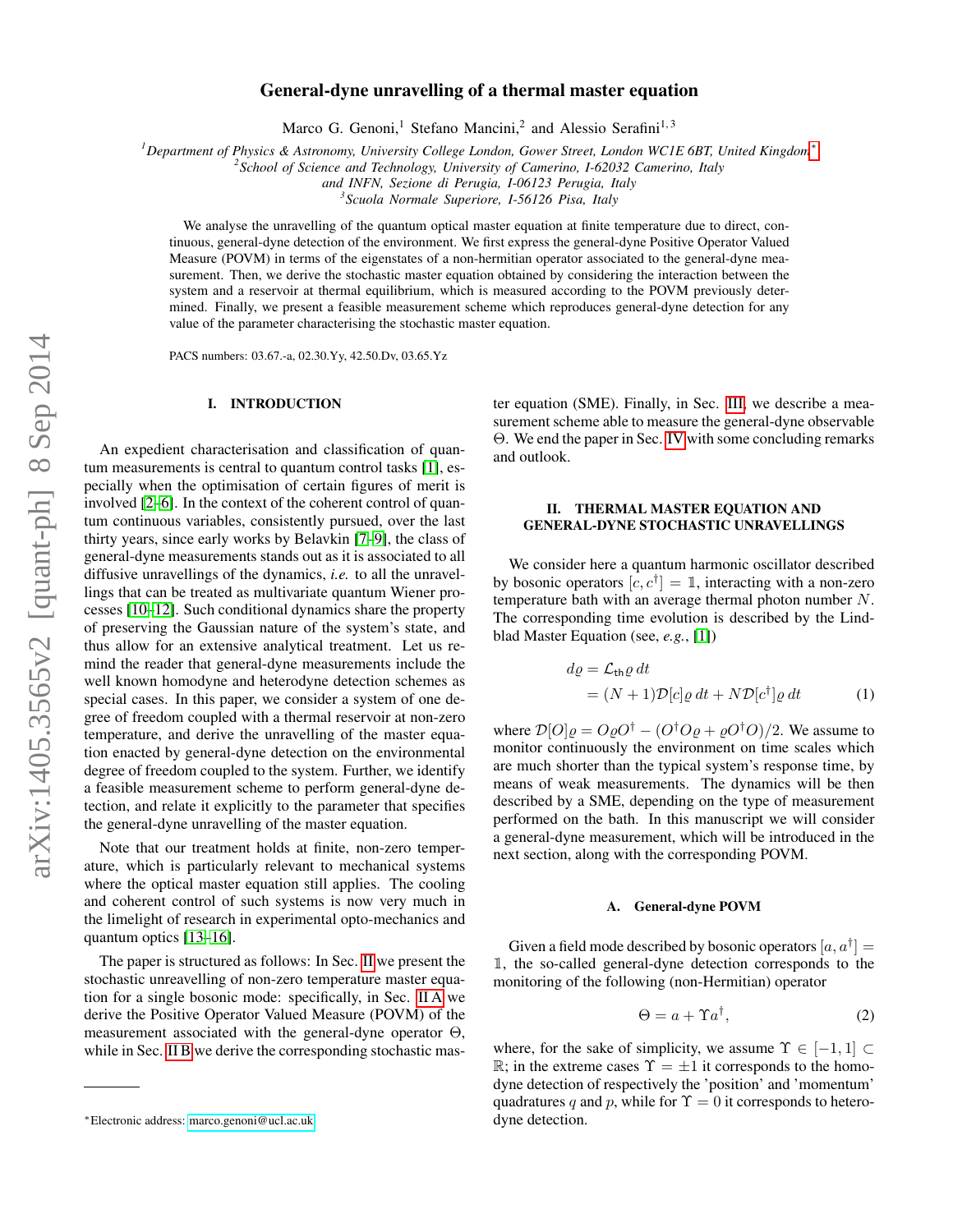In order to derive the eigenstates of  $\Theta$  we can use the eigenvalues equation

<span id="page-1-1"></span>
$$
a + \Upsilon a^{\dagger} |\theta \rangle = \theta |\theta \rangle, \tag{3}
$$

where w.l.g.  $\theta \in \mathbb{C}$ , and we consider the canonical position and momentum operators defined by

$$
q = a + a^{\dagger}, \tag{4}
$$

$$
p = -i(a - a^{\dagger}), \tag{5}
$$

with commutation relation  $[q, p] = 2i$ . Letting  $|x\rangle$  (resp. x) be an "improper" eigenvector (resp. eigenvalue) of  $q$ , we have the following correspondences

$$
q \leftrightarrow x,\tag{6}
$$

$$
p \leftrightarrow -2i\frac{d}{dx}.\tag{7}
$$

In view of that we can turn [\(3\)](#page-1-1) into an ordinary differential equation for  $\psi(x) = \langle x|\theta \rangle$ , namely

$$
\frac{1}{2}\left[ (1+\Upsilon)x + 2(1-\Upsilon)\frac{d}{dx} \right] \psi(x) = \theta \psi(x). \tag{8}
$$

Solving this equation we obtain

$$
\psi(x) = \left[\frac{1}{2\pi} \frac{1+\Upsilon}{1-\Upsilon}\right]^{1/4} \times
$$
  
 
$$
\times \exp\left[-\frac{1}{2}\left(\sqrt{\frac{1+\Upsilon}{2(1-\Upsilon)}} x - \sqrt{\frac{2}{(1-\Upsilon^2)}} \theta_1\right)^2 + \right.
$$
  

$$
+i\frac{\theta_2}{1-\Upsilon} x\right],
$$
 (9)

where the subscript 1 (resp. 2) indicates the real (resp. imaginary) part. Clearly it is

$$
|\theta\rangle = \int dx \, \psi(x)|x\rangle. \tag{10}
$$

By using this equation and the completeness relation for the position eigenstates  $|x\rangle$ , we notice that the POVM corresponding to the measurement of the operator  $\Theta$ , with outcome  $\theta$ , is given by

<span id="page-1-2"></span>
$$
d\Pi(\theta) = |\theta\rangle\langle\theta|\frac{d\theta_1 d\theta_2}{\pi(1-\Upsilon^2)}.
$$
 (11)

### <span id="page-1-0"></span>B. General-dyne stochastic master equation

The master equation [\(1\)](#page-0-3) is obtained by considering a harmonic oscillator interacting by a beam splitting interaction with a bath mode in a thermal state at non-zero temperature, with  $N$  thermal photons on average. Let us consider at time t the quantum state  $R(t) = \rho(t) \otimes \mu(t)$ , where  $\rho(t)$  and  $\mu(t)$ represent respectively the state of the system and of the bath. In order to describe the effect due to a continuous measurement of the bath, we will follow the procedure used in Ref. [\[17\]](#page-5-9). We start by transforming the bath state into a Wigner probability distribution obtaining the operator (in the system Hilbert space)

$$
\widetilde{W}(t) = \int \frac{d^2 \lambda}{\pi^2} \text{Tr}_{\mathsf{B}} \left[ R e^{\left\{ \lambda_1 (a^\dagger - \alpha^*) - \lambda_1^* (a - \alpha) \right\}} \right] \tag{12}
$$

$$
=W_t(\alpha)\varrho(t). \tag{13}
$$

where

$$
W_t(\alpha) = \frac{1}{\pi (N + \frac{1}{2})} \exp \left[ -\frac{|\alpha|^2}{(N + \frac{1}{2})} \right],
$$
 (14)

denotes the Wigner function of a (single-mode) thermal state with  $N$  thermal photons.

Notice that above we have introduced the bosonic operator  $a = \sqrt{dt}b(t)$ , satisfying the commutation relation  $[a, a^{\dagger}] =$ 1, while the operator  $b(t)$ , which describes the reservoir with infinite bandwidth, satisfies  $[b(t), b^{\dagger}(t')] = \delta(t - t')$ . After an infinitesimal time  $dt$  the state describing system and the bath evolves as

$$
R(t + dt) = R(t) + dt[b^{\dagger}(t)c - c^{\dagger}b(t), R(t)] + O(dt)
$$
\n
$$
= R(t) + \sqrt{dt}[a^{\dagger}c - c^{\dagger}a, R(t)] + O(dt), \quad (16)
$$

which in the Wigner function picture reads

$$
\widetilde{W}(t+dt) = \widetilde{W}(t) + \sqrt{dt} \left[ (\alpha^* - \frac{1}{2} \partial_\alpha) c \widetilde{W}(t) - \right. \\
\left. - (\alpha + \frac{1}{2} \partial_{\alpha^*}) c^{\dagger} \widetilde{W}(t) - (\alpha^* + \frac{1}{2} \partial_\alpha) \widetilde{W}(t) c + \right. \\
\left. + (\alpha - \frac{1}{2} \partial_{\alpha^*}) \widetilde{W}(t) c^{\dagger} \right] + O(dt) . \tag{17}
$$

We then consider a continuous measurement of the observable Θ, described by the POVM [\(11\)](#page-1-2), yielding the (unnormalised) conditional state

$$
\widetilde{W}_c(t) = \frac{\langle \theta | R(t+dt) | \theta \rangle}{\pi (1 - \Upsilon^2)}
$$
\n
$$
= \int d^2 \alpha \, dx \, dx' \, \widetilde{W}(t+dt) \times
$$
\n
$$
\times \psi^*(x) \psi(x') e^{i\alpha_2 (x-x')} \delta\left(2\alpha_1 - \frac{x+x'}{2}\right). \tag{18}
$$

By performing the derivatives and the integrals, we obtain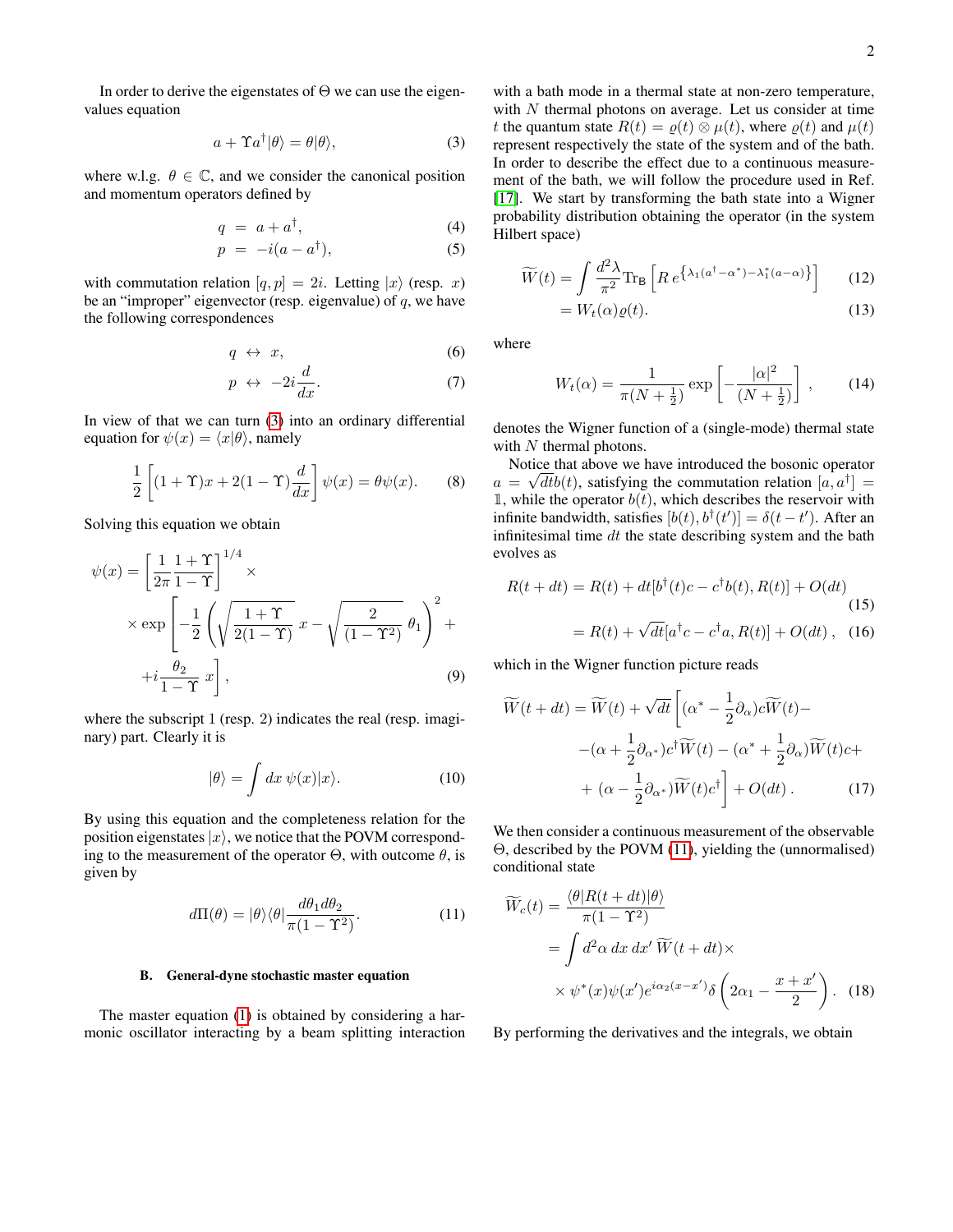$$
\widetilde{W}_c(t) = p(\theta_1, \theta_2; t) \left\{ \varrho(t) + \sqrt{dt} \frac{\theta_1}{1 + N(1 + \Upsilon)} \left[ (N + 1)c\varrho(t) - N c^{\dagger} \varrho(t) + (N + 1)\varrho c^{\dagger} - N\varrho(t)c \right] + \right. \\ \left. - i\sqrt{dt} \frac{\theta_2}{1 + N(1 + \Upsilon)} \left[ (N + 1)c\varrho(t) - N c^{\dagger} \varrho(t) + (N + 1)\varrho c^{\dagger} - N\varrho(t)c \right] \right\} \,. \tag{19}
$$

The outcomes probability  $p(\theta_1, \theta_2; t)$  at time t is a zerocentered Gaussian function with covariance matrix  $\sigma$  = diag( $L_1, L_2$ ), where  $L_{1/2} = (1 \pm \Upsilon)(1 + N(1 \pm \Upsilon))/2$ . One can easily check that for  $\Upsilon = 1$  one has

$$
p(\theta_1, \theta_2; t) = \sqrt{\frac{1}{2\pi(1+2N)}} \exp\left[-\frac{\theta_1^2}{2(1+2N)}\right] \delta(\theta_2),
$$
\n(20)

which corresponds to the probability distribution for the measurement of the  $q$  quadrature of a thermal state. Likewise, for  $\Upsilon = 0$  one obtains

$$
p(\theta_1, \theta_2; t) = \frac{1}{\pi (1+N)} \exp\left[ -\frac{\theta_1^2}{1+N} - \frac{\theta_2^2}{1+N} \right], \quad (21)
$$

which corresponds to the Husimi-Q function of the thermal state [\[18\]](#page-5-10), and thus to the probability distribution for etherodyne detection on the bath mode.

By calculating the trace of the conditional state we obtain the probability of obtaining the result  $\theta = \theta_1 + i\theta_2$  from the measurement at time  $t + dt$ ,

$$
p(\theta_1, \theta_2; t + dt) = \text{Tr}_s[\widetilde{W}_c(t + dt)]
$$
\n(22)

$$
= p(\theta_1, \theta_2; t) \left\{ 1 + \frac{\sqrt{dt}}{L_1} \frac{1 + \Upsilon}{2} \langle c + c^{\dagger} \rangle + \frac{\sqrt{dt}}{L_2} \frac{1 - \Upsilon}{2} \langle i(c^{\dagger} - c) \rangle \right\} + O(dt) \,. \tag{23}
$$

This result allows us to consider the two variables  $\theta_i$  as Gaussian random variables

$$
\sqrt{dt}\theta_1 = \frac{1+\Upsilon}{2}\langle c+c^\dagger\rangle(t)dt + \sqrt{L_1}\,dw_1\tag{24}
$$

$$
\sqrt{dt}\theta_1 = \frac{1-\Upsilon}{2}\langle i(c^\dagger - c)\rangle(t)dt + \sqrt{L_2} \, dw_2 \tag{25}
$$

where we define the uncorrelated Wiener increments s.t.

<span id="page-2-0"></span>
$$
dw_j^2 = dt
$$
 and  $dw_1 dw_2 = 0$ . After having obtained the normalized conditional state by using the formula

$$
\varrho_c(t + dt) = \frac{W_c(t + dt)}{p(\theta_1, \theta_2; t + dt)},
$$
\n(26)

<span id="page-2-1"></span>and by using the relations [\(24\)](#page-2-0) and [\(25\)](#page-2-1), one obtains the SME

$$
d\varrho_c(t) = \varrho_c(t + dt) - \varrho_c(t)
$$
  
=  $\frac{1 + \Upsilon}{2} \frac{dw_1}{\sqrt{L_1}} \mathcal{H}[(N+1)c - Nc^{\dagger}]\varrho_c(t) + \frac{1 - \Upsilon}{2} \frac{dw_2}{\sqrt{L_2}} \mathcal{H}[(N+1)(-ic) - N(ic^{\dagger})]\varrho_c(t) + O(dt).$  (27)

The equation reported here is the most general unravelling of the thermal master equation, corresponding to general-dyne detection of the mixed thermal bath, if no (partial or total) purification of the bath is accessible. By setting  $\Upsilon = 1$  we obtain the SME corresponding to continuous homodyne measurement of the  $q$  quadrature of a thermal bath [\[1\]](#page-5-0),

$$
d\varrho_c(t) = \frac{dw_1}{\sqrt{(1+2N)}} \mathcal{H}[(N+1)c - Nc^{\dagger}] \varrho_c(t) + O(dt).
$$
\n(28)

Analogously, by setting  $\Upsilon = 0$  we obtain the SME corre-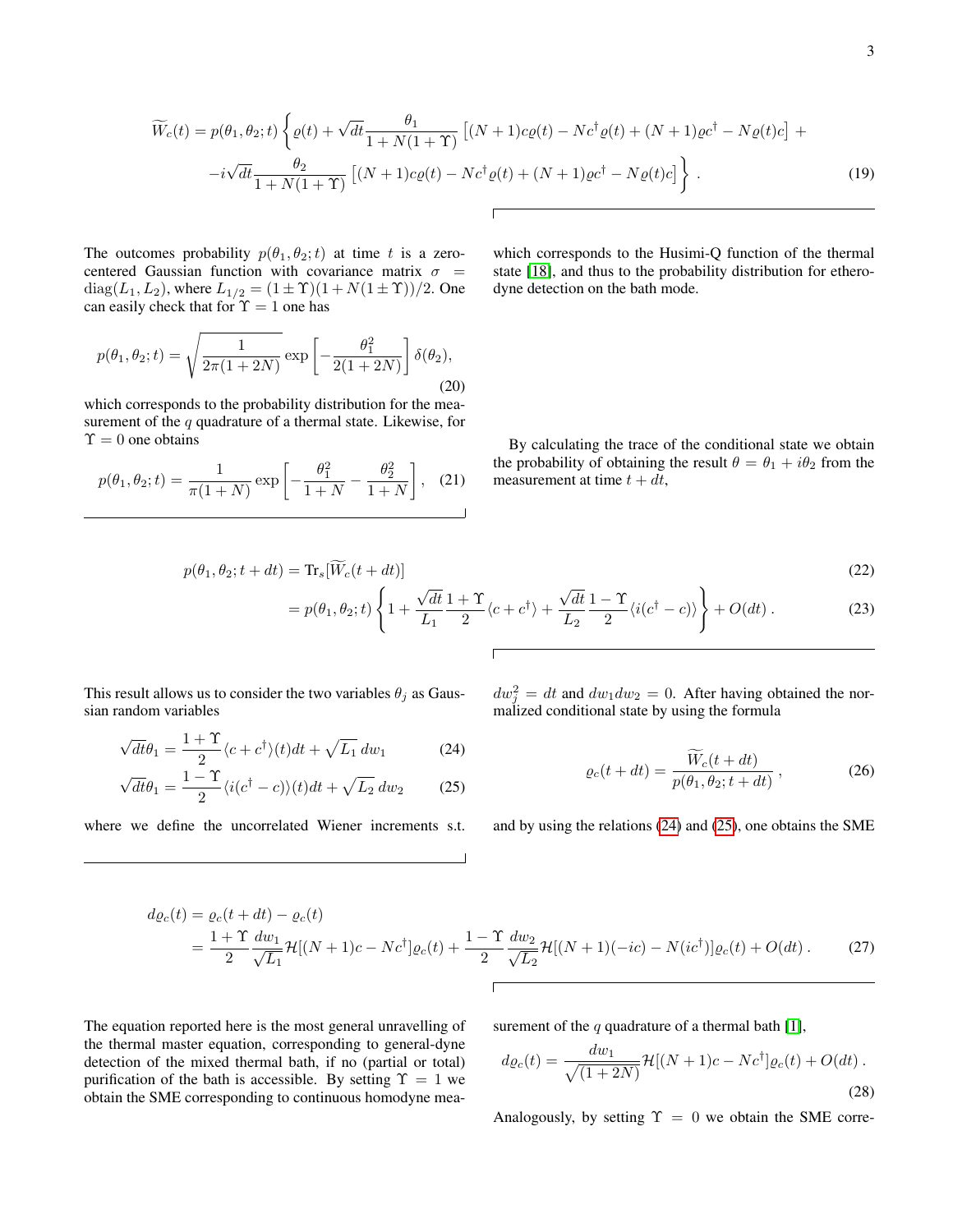sponding to continuous etherodyne detection,

$$
d\varrho_c(t) = \mathcal{H}[(N+1)c - Nc^{\dagger}] \varrho_c(t) \frac{dw_1}{\sqrt{2(1+N)}} +
$$
  

$$
\mathcal{H}[(N+1)(-ic) - N(ic^{\dagger})] \varrho_c(t) \frac{dw_2}{\sqrt{2(1+N)}} + O(dt).
$$
  
(29)

This general SME can be also used to investigate the usefulness of continuous-measurement (and feedback) for practical purposes, as the generation of continuous-variable entanglement and squeezing. In [\[5\]](#page-5-11) it was proven that high value of squeezing could be obtained by means of continuous measurement and feedback for a system whose evolution is described by the thermal master equation [\(1\)](#page-0-3); in particular the bound on the variance for a certain quadrature reads

$$
\Delta x^2 \ge \frac{1}{2N+1},\tag{30}
$$

which decreases, and thus yields a larger degree of squeezing, by increasing the temperature of the bath. However one can prove that, by varying  $\Upsilon$  in the whole range of values  $[-1, 1]$  the bound on the achievable squeezing cannot be saturated and the achieved steady state is always a thermal state with  $N$  average photons. This clearly shows that, when the bath is in a mixed state, one cannot achieve the ultimate bound on squeezing (and entanglement, in the multipartite case), by direct general-dyne detection of the environmental degrees of freedom. More general Gaussian measurements, obtained by adding entangled ancillary modes, are in order to that aim.



<span id="page-3-1"></span>FIG. 1: Measurement scheme for general-dyne detection: the quantum state  $\rho$  (mode  $a$ ) is coupled to the vacuum (mode v) at a beam splitter with transmissivity  $\overline{T}$ . On the output modes  $a'$  and  $v'$ , homodyne measurements of the quadratures  $q_{a'}$  and  $p_{v'}$  are performed.

#### <span id="page-3-0"></span>III. GENERAL-DYNE MEASUREMENT SCHEME

We here present a feasible measurement scheme based on linear optics elements and homodyne detection able to measure the observable  $\Theta = a + \Upsilon a^{\dagger}$ . We start by reviewing the

double-homodyne scheme depicted in Fig. [1.](#page-3-1) The quantum state to be measured  $\rho$  is mixed with a vacuum state at a beamsplitter with transmissivity  $T = \cos^2 \phi$ . In this section the bosonic operators  $a$  and  $v$  will correspond respectively to the input system, prepared in the state  $\rho$ , and to the ancillary system prepared in the vacuum state. Equivalently, the bosonic operators  $a'$  and  $v'$  will describe respectively the transmitted and reflected arms. After the beam splitter interaction, a joint measurement of the two following quadrature operators is performed

$$
q_{a'} = a' + a'^{\dagger} = \cos \phi \, q_a - \sin \phi \, q_v
$$
  
\n
$$
p_{v'} = -i(v' - v'^{\dagger}) = \sin \phi \, p_a + \cos \phi \, p_v.
$$

One can easily prove that this joint measurement is permitted as the two operators commute, *i.e.*  $[q_{a'}, p_{v'}] = 0$ . Let us first consider the case of a balanced beam-splitter, *i.e.*  $\phi$  =  $\pi/4$ . The joint measurement of  $q_{a'}$  and  $p_{v'}$  corresponds to the measurement of the non-hermitian operator  $Z = q_{a'} + ip_{v'} =$  $a - v^{\dagger}$ . One can prove that the eigenstates of this operators have the form

$$
|z\rangle\rangle = D(z)|1\rangle\rangle \tag{31}
$$

where  $D(z) = \exp\{z a^{\dagger} - z^* a\}$  is the displacement operator and  $|1\rangle$  =  $\sum_{n} |n\rangle |n\rangle$  is the un-normalized maximally entangled state, superposition of correlated Fock states  $|n\rangle$ . It is known that the probability of obtaining the result  $z = z_1 + i z_2$ 

$$
p(z) = \text{Tr}_{av}[\varrho \otimes |0\rangle_{vv}\langle 0||z\rangle\rangle\langle\langle z|]
$$
  
=  $\text{Tr}_{a}[\varrho|z\rangle\langle z|]$  (32)

where  $|z\rangle = v\langle 0|z\rangle$  is a coherent state s.t.  $a|z\rangle = z|z\rangle$ . We have basically shown the well known result that (balance) double-homodyne detection correspond to the projection over coherent states  $|z\rangle = D(z)|0\rangle$ .

In the following, inspired by this result, we will show that varying the beam-splitter transmissivity, *i.e.* by varying the angle  $\phi$ , we will implement the measure of the non-hermitian operator Θ introduced in Eq. [\(2\)](#page-0-4).

By denoting with  $R(\phi) = \exp{\{\phi(a^{\dagger}v - av^{\dagger})\}}$  the beamsplitter operation, and with respectively  $|q\rangle$  and  $|p\rangle$ , the eigenstates of the corresponding quadrature operators, we can write the probability of measuring the complex number  $\theta$  as

$$
p(\theta) = \text{Tr}_{av}[\varrho \otimes |0\rangle_{vv}\langle 0|R^{\dagger}(\phi)|q\rangle\langle q| \otimes |p\rangle\langle p|R(\phi)]
$$
  
= 
$$
\text{Tr}_{av}[\varrho \otimes |0\rangle_{vv}\langle 0|R^{\dagger}(\tilde{\phi})|z\rangle\rangle\langle\langle z|R(\tilde{\phi})]
$$
(33)

where  $\tilde{\phi} = \phi - \pi/4$ , and we have used the result shown above, *i.e.* that for  $\phi = \pi/4$  the measurement correspond to projecting to the eigenstates  $|z\rangle$ . By tracing on the ancillary system we have

<span id="page-3-2"></span>
$$
p(\theta) = \langle \theta_{\phi} | \varrho | \theta_{\phi} \rangle \tag{34}
$$

where

$$
\begin{aligned} |\theta_{\phi}\rangle &= v \langle 0 | R^{\dagger}(\tilde{\phi}) | z \rangle \rangle \\ &= v \langle 0 | D(z \cos \tilde{\phi}) \otimes D(z \sin \tilde{\phi}) R^{\dagger}(\tilde{\phi}) | 1 \rangle \rangle \,. \end{aligned} \tag{35}
$$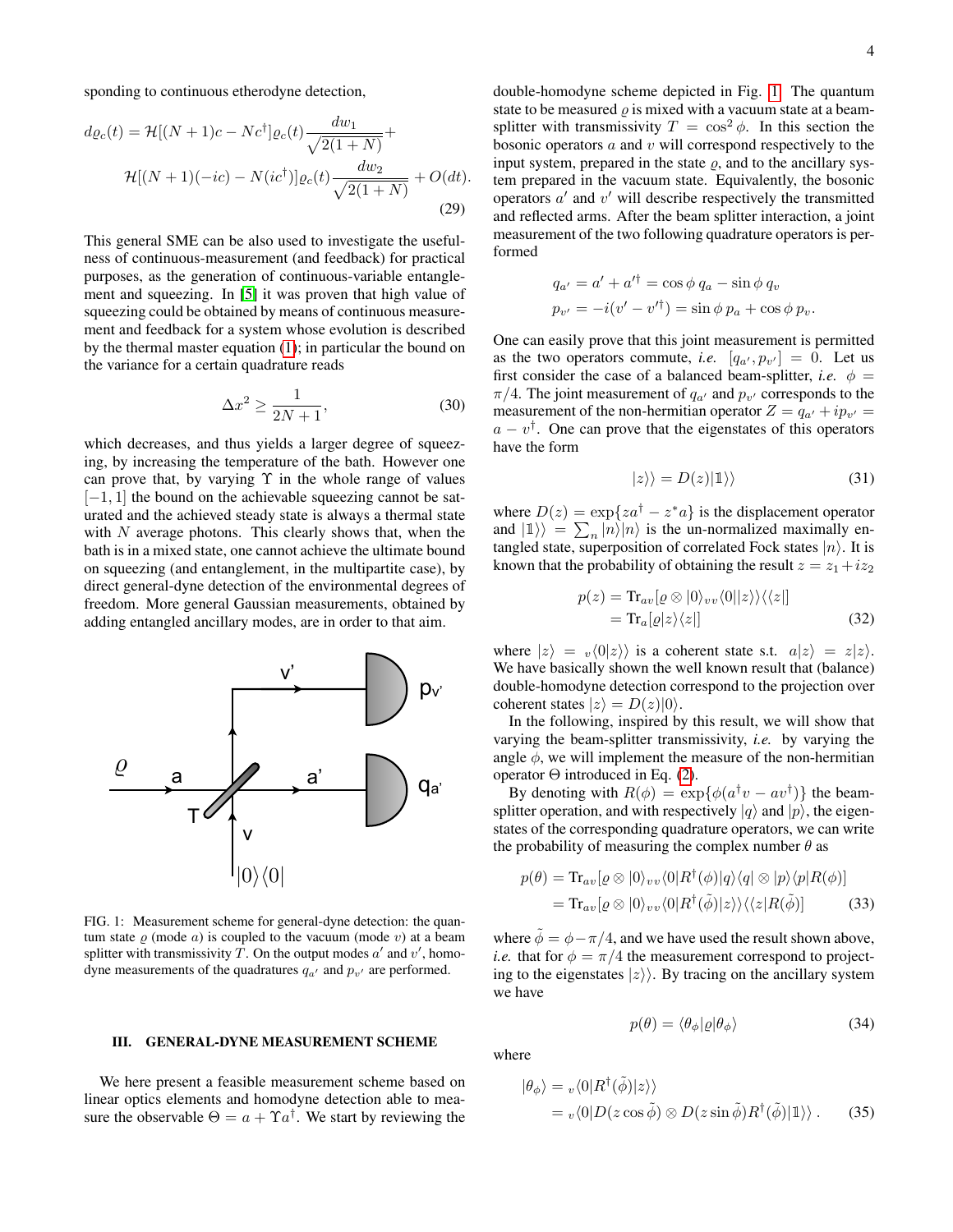We want to show that by properly choosing  $\phi$ , the state  $|\theta_{\phi}\rangle$ here derived is eigenstate of the operator  $\Theta = a + \Upsilon a^{\dagger}$ . By observing that  $|1\rangle = \lim_{s\to\infty} S_2(s)|0\rangle$ , with  $S_2(s) =$  $\exp\{(s/2)(av - a^{\dagger}v^{\dagger})\}\$ , *i.e.* it is a two-mode squeezed vacuum state with infinite entanglement, we can use the Gaussian formalism in order to derive a more useful parameterisation of the state  $|\theta_{\phi}\rangle$ .

The covariance matrix of the state  $|1\rangle$  is

$$
\boldsymbol{\sigma}_0 = \lim_{s \to \infty} \left( \frac{\cosh(2s) \mathbb{1}_2 \, \left| \sinh(2s) \sigma_z \right|}{\sinh(2s) \sigma_z \, \left| \cosh(2s) \mathbb{1}_2} \right) , \qquad (36)
$$

with  $\sigma_z = \text{diag}(1, -1)$ . After applying the beam-splitter and displacement operations, the state  $|\psi\rangle = D(z \cos \tilde{\phi}) \otimes$  $D(-z \sin \tilde{\phi})R^{\dagger}(\tilde{\phi})|\mathbb{1}\rangle$  is a Gaussian state characterized by a first-moment vector

$$
\mathbf{X}_{in} = \begin{pmatrix} \mathbf{X}_{in}^{(a)} \\ \mathbf{X}_{in}^{(v)} \end{pmatrix}
$$
 (37)

where

$$
\mathbf{X}_{in}^{(a)} = \begin{pmatrix} \sqrt{2}z_1 \cos \tilde{\phi} \\ \sqrt{2}z_2 \cos \tilde{\phi} \end{pmatrix} \quad \mathbf{X}_{in}^{(v)} = \begin{pmatrix} \sqrt{2}z_R \sin \tilde{\phi} \\ \sqrt{2}z_I \sin \tilde{\phi} \end{pmatrix}; \tag{38}
$$

analogously the covariance matrix can be evaluated as

$$
\sigma_1 = S_{\tilde{\phi}} \sigma_0 S_{\tilde{\phi}}^{\mathsf{T}} \n= \left( \frac{\mathbf{A}_1 \mid \mathbf{C}_1}{\mathbf{C}_1 \mid \mathbf{B}_1} \right),
$$
\n(39)

where

$$
S_{\phi} = \left(\frac{\cos \phi \mathbb{1}_2 | -\sin \phi \mathbb{1}_2}{\sin \phi \mathbb{1}_2 | \cos \phi \mathbb{1}_2}\right) \tag{40}
$$

is the symplectic matrix corresponding to the beam-splitter evolution  $R(\phi)$ .

By partially projecting the state  $|\psi\rangle$  on the vacuum state as in Eq. [\(35\)](#page-3-2), one still obtains an output Gaussian states  $|\theta_{\phi}\rangle$ , whose first-moment vector and covariance matrix can be evaluated as

$$
\mathbf{X}_{out} = \mathbf{X}_{in}^{(a)} + C_1^{\mathsf{T}} (B_1 + \mathbb{1}_2)^{-1} \mathbf{X}_{in}^{(v)}, \tag{41}
$$

$$
\sigma_{out} = A_1 - C_1 (B_1 + \mathbb{1}_2)^{-1} C_1^{\mathsf{T}}.
$$
 (42)

By also taking the limit for  $s$  that goes to infinity, one obtains

$$
\mathbf{X}_{out} = \begin{pmatrix} z_1/\sqrt{T} \\ z_2/\sqrt{1-T} \end{pmatrix}, \tag{43}
$$

$$
\sigma_{out} = \text{diag}\left(\frac{1-T}{T}, \frac{T}{1-T}\right) \tag{44}
$$

where  $T = \cos^2 \phi$ . Being a pure Gaussian state, we can parametrize it as a displaced squeezed vacuum state  $|\theta_{\phi}\rangle$  =

 $D(\beta)S(r)|0\rangle$ , where  $S(r) = \exp\{(r/2)(a^2 - a^{\dagger 2})\}$  denotes the squeezing operator, and

$$
\beta = \frac{z_1}{\sqrt{2T}} + i \frac{z_2}{\sqrt{2(1-T)}},
$$
\n(45)

<span id="page-4-1"></span>
$$
r = \log \sqrt{\frac{1 - T}{T}}.\tag{46}
$$

If we now apply the operator  $\Theta = a + \Upsilon a^{\dagger}$  to the state, we have

$$
\Theta|\theta_{\phi}\rangle = (\beta + \Upsilon \beta^*)|\theta_{\phi}\rangle + (\nu + \Upsilon \mu)D(\beta)S(r)|1\rangle \quad (47)
$$

where we have defined  $\mu = \cosh(2r)$ ,  $\nu = \sinh(2r)$ , and we have used the relation  $S^{\dagger}(r) a S(r) = \mu a + \nu a^{\dagger}$ . By observing the just derived Eq. [\(47\)](#page-4-1), it is clear that the state  $|\theta_{\phi}\rangle$  is an eigenstate of the operator  $\Theta$  if the condition  $\nu + \Upsilon \mu = 0$  is fulfilled. One can easily show that this corresponds to choose the transmissivity of the beamsplitter as

$$
T_{\Upsilon} = \cos^2 \phi_{\Upsilon} = \frac{1+\Upsilon}{2}.
$$
 (48)

In particular in this case we have  $\Theta|\theta_{\phi}\rangle = \theta|\theta_{\phi}\rangle$ , where the eigenvalue reads

$$
\theta = \beta + \Upsilon \beta^* = z_1 \sqrt{1 + \Upsilon} + i z_2 \sqrt{1 - \Upsilon}.
$$

We also observe, that by considering the measurement scheme presented, the following relation between the mean-values of the operators

$$
\langle \Theta \rangle = \langle a + \Upsilon a^{\dagger} \rangle
$$
  
=  $\langle q_{a'} \rangle \sqrt{1 + \Upsilon} + i \langle p_{v'} \rangle \sqrt{1 - \Upsilon}$  (49)

showing that, operationally, in order to obtain the desired value of observable Θ, one has to measure the operators  $q_{a'}$  and  $p_{v'}$ , and then multiply the outcomes by respectively  $\frac{\ln 2}{1 + \Upsilon}$  and  $\sqrt{1 - \Upsilon}$ .

## <span id="page-4-0"></span>IV. CONCLUSIONS AND OUTLOOKS

We have derived the stochastic master equation corresponding to continuous general-dyne measurements on a thermal bath interacting with a single bosonic mode. The general form of the equation allowed us to obtain the unravelling due to homodyne and heterodyne detection as special cases. Given the great interest shown in the recent years in the control of bosonic systems as in mechanical oscillators and microwave resonators, where the temperature of the bath cannot be neglected, our results will allow one to assess the usefulness of continuous measurement and feedback for cooling and quantum state engineering for these set-ups.

It would be interesting to extend our analysis to thermal unravellings which include the possibility of monitoring ancillary modes corresponding to a (partial or complete) purification of the bath.